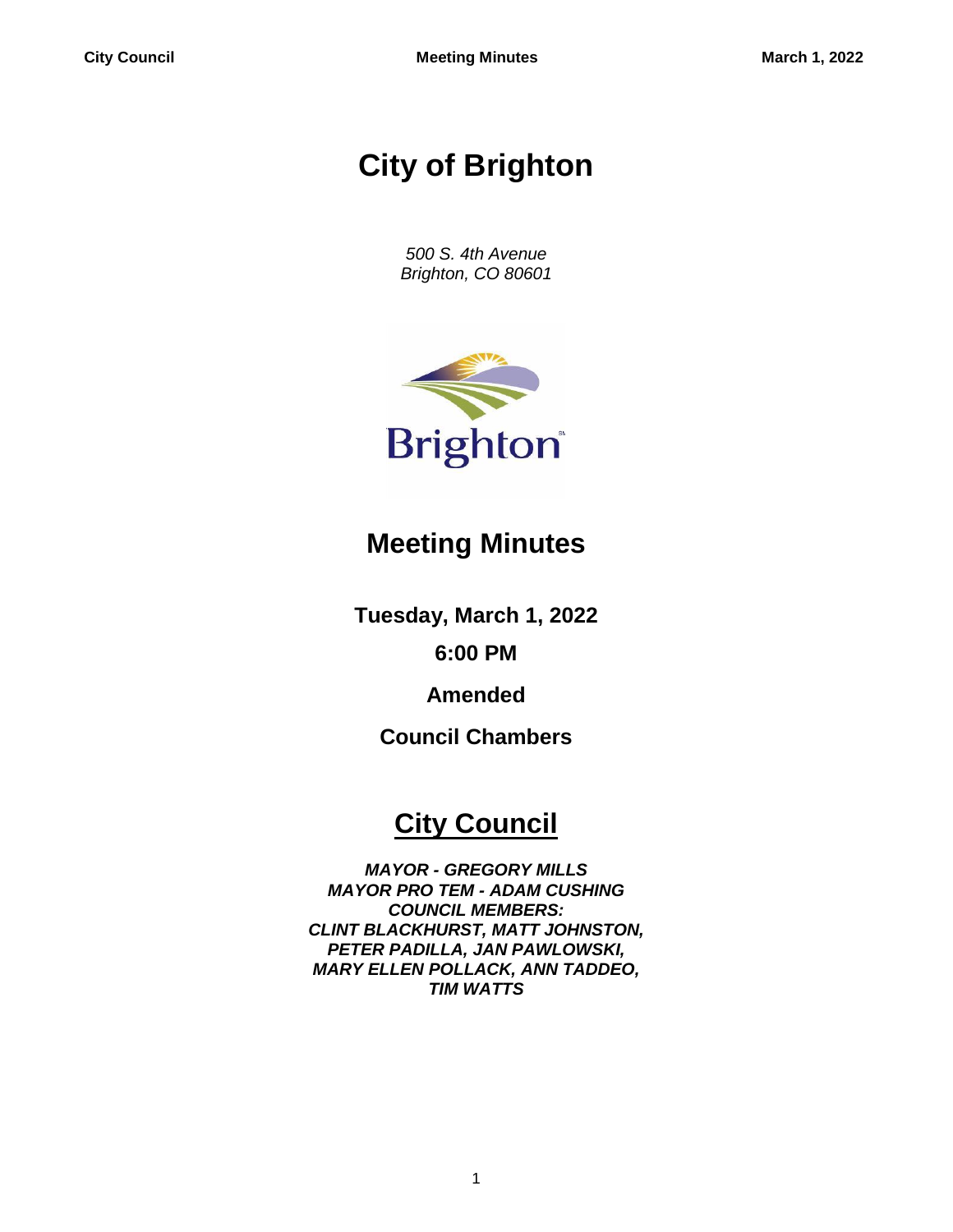## **1. CALL TO ORDER**

*Mayor Mills called the meeting to order at 6:00 p.m.*

#### **A. Pledge of Allegiance to the American Flag**

*Councilmember Johnston led the recitation of the Pledge of Allegiance to the American Flag.*

#### **B. Roll Call**

**Present:** 9 - Mayor Mils, Mayor Pro Tem Cushing, Councilmember Blackhurst, Councilmember Johnston, Councilmember Padilla, Councilmember Pawlowski, Councilmember Pollack, Councilmember Taddeo, and Councilmember Watts

*Mayor Mills arrived at 6:34 p.m.*

## **2. APPROVAL OF REGULAR AGENDA**

**Motion by Councilmember Johnston, seconded by Councilmember Padilla, to approve the Regular Agenda as presented. Motion passed by the following vote:**

**Aye:** 8 - Mayor Pro Tem Cushing, Councilmember Blackhurst, Councilmember Johnston, Councilmember Padilla, Councilmember Pawlowski, Councilmember Pollack, Councilmember Taddeo, and Councilmember Watts

**Absent:** 1 - Mayor Mills

#### **3. CONSENT AGENDA**

- **A. Approval of the February 1, 2022 City Council Minutes**
- **B. A RESOLUTION OF THE CITY COUNCIL OF THE CITY OF BRIGHTON, COLORADO, ACCEPTING THE PROPOSAL OF NORTH LINE GIS FOR THE CONTRACT AMOUNT OF FIVE-THOUSAND SIX HUNDRED FORTY DOLLARS (\$5,640.00), AND AUTHORIZING THE CITY MANAGER, OR DESIGNEE, TO EXECUTE AND SIGN THE CONTRACT ON BEHALF OF THE CITY**

**Resolution No. 2022-21**

**Motion by Councilmember Padilla, seconded by Councilmember Pawlowski, to approve the Consent Agenda as presented. Motion passed by the following vote:**

**Aye:** 8 - Mayor Pro Tem Cushing, Councilmember Blackhurst, Councilmember Johnston, Councilmember Padilla, Councilmember Pawlowski, Councilmember Pollack, Councilmember Taddeo, and Councilmember Watts

**Absent:** 1 - Mayor Mills

#### **4. CEREMONIES**

#### **A. Recognition of Barr Lake Youth Volunteers**

*Barr Lake Park Manager Michelle Seubert recognized seven youth volunteers that have helped with various tasks and activities over the past year.*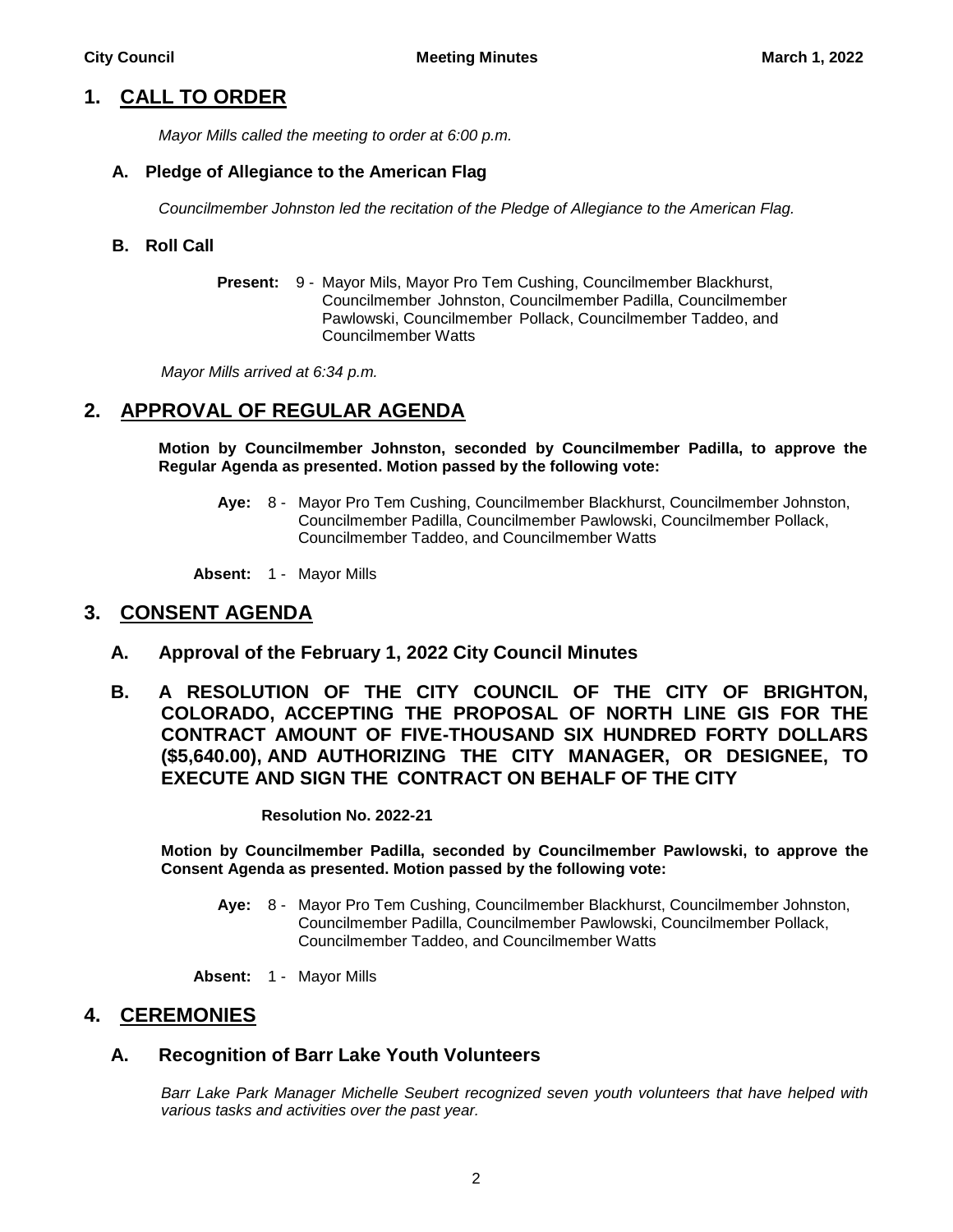#### **B. Women's History Month Proclamation**

*Councilmember Pollack read the Proclamation into the record.*

**Motion by Councilmember Padilla, seconded by Councilmember Watts, to approve the Proclamation. Motion passed by the following vote:**

**Aye:** 8 - Mayor Pro Tem Cushing, Councilmember Blackhurst, Councilmember Johnston, Councilmember Padilla, Councilmember Pawlowski, Councilmember Pollack, Councilmember Taddeo, and Councilmember Watts

**Absent:** 1 - Mayor Mills

## **5. PUBLIC INVITED TO BE HEARD ON MATTERS NOT ON THE AGENDA (Speakers limited to five minutes)**

### **6. PUBLIC HEARINGS**

**A. A RESOLUTION OF THE CITY COUNCIL OF THE CITY OF BRIGHTON, COLORADO, AMENDING CERTAIN ACCOUNTS IN THE GENERAL FUND, CAPITAL FUND, PARKS CAPITAL FUND, WATER FUND, WASTEWATER FUND, AND CEMETERY FUND; AND APPROPRIATING MONEY FOR EXPENDITURES IN THE AMOUNT OF \$5,177,162 FOR THE MUNICIPAL SERVICE CENTER AND MUNICIPAL WATER RATE CHANGES**

*Mayor Pro Tem Cushing read the title of the Resolution into the record.*

*Mayor Pro Tem Cushing opened the public hearing at 6:17 p.m. and City Clerk Natalie Hoel verified the required postings and publications (February 17, 2022 in the Brighton Standard Blade) for this public hearing were completed.*

*City Manager Michael Martinez introduced Budget and Performance Manager Kayla Barber-Perrotta.*

*Budget and Performance Manager Kayla Barber-Perrotta explained that Council is required to approve all budget and spending. The two items driving this budget amendment are Council's direction to adjust what the City is paying for its water from the municipal rate to a commercial rate and the accelerated MSC design project. Some of the supplies for the MSC project can be ordered at this time since the City is facing supply chain delays.* 

*The municipal water rate change will impact the budget by approximately \$920,953. Most of this comes from the General Fund to water parks and the Wastewater Fund. The second item is the Municipal Service Center. The purchase of the materials will have an approximate \$4,256,209 impact on the budget from the Capital Fund, Parks Capital Fund, Water Fund and Wastewater Fund. Staff is asking for approval of the first amendment to the 2022 budget which allocates an additional 5.2 million dollars. This brings the total City budget for 2022 to \$160.3 million.* 

*Mayor Pro Tem Cushing asked if anyone in the audience had questions for the applicant, there was none.*

*Mayor Pro Tem Cushing asked if anyone in the audience wished to speak on behalf of the request, there was none.* 

*Mayor Pro Tem Cushing asked if anyone in the audience wished to speak against the request, there was none.* 

*Mayor Pro Tem Cushing asked if any correspondence had been received, there was none.* 

*Mayor Pro Tem Cushing asked if there were questions from City Council.*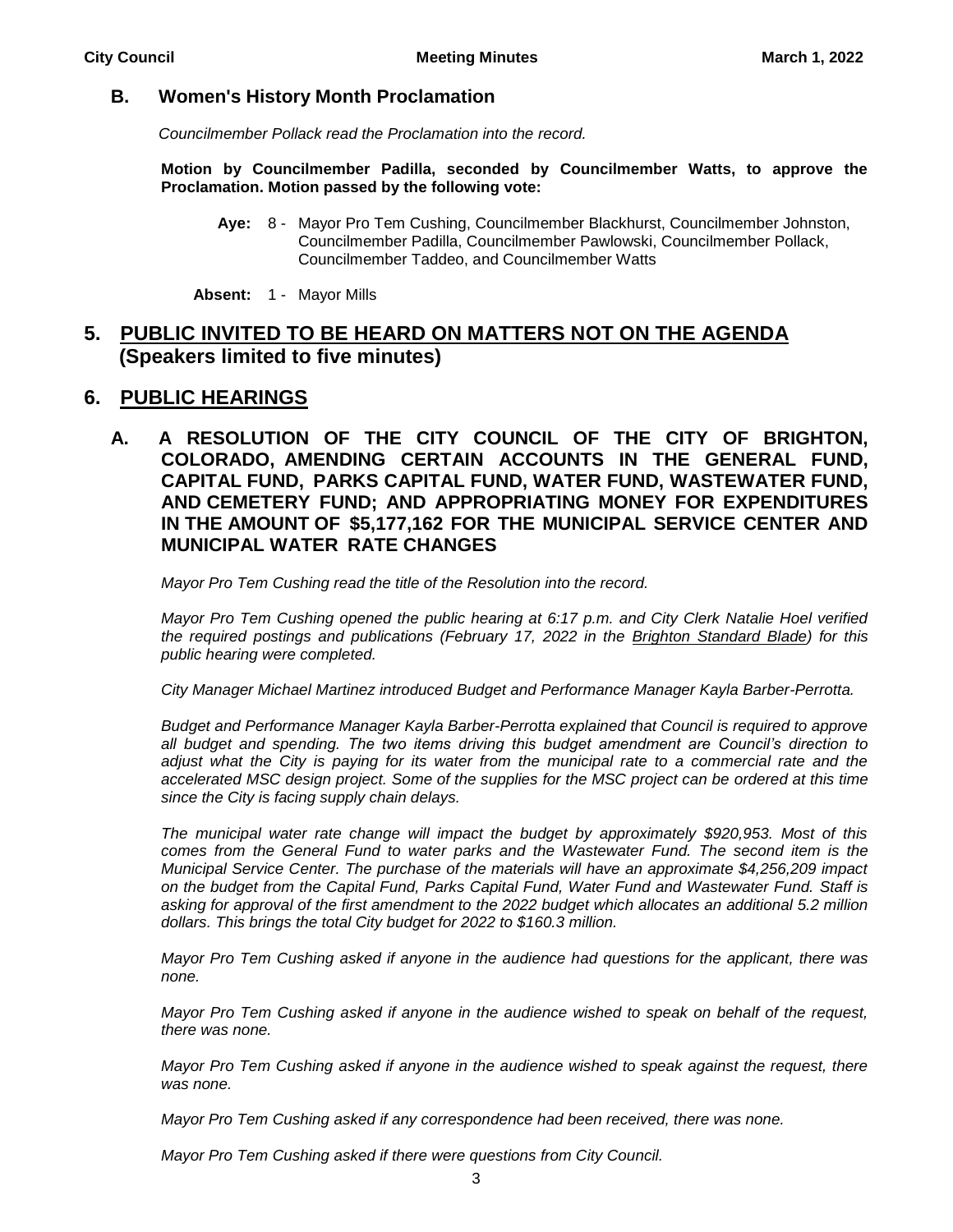#### **City Council Meeting Minutes March 1, 2022**

*Councilmember Padilla thanked staff for accelerating the MSC project and asked if this is to move*  funds into the 2022 budget since the project has been accelerated and not that the cost of the project *is changing. Manager Barber-Perrotta stated that is correct, but the cost of the project has increased to 25 million dollars. Councilmember Padilla stated that one of the funding and bond requirements is to make sure that the City is paying the correct rate for water.*

*Councilmember Blackhurst is excited for these two items and moving up the construction of the MSC*  will make employees more efficient and appreciates staff getting this done. This is the first Council and *Staff that have come up with a way for the City to pay a comparable rate for its water. Councilmember Blackhurst asked if any cuts had to be made in other line items to come up with the funding for this. Manager Barber-Perrotta explained that the offset is the replacement of turf and the MSC is pulling from existing fund balance.*

*Mayor Pro Tem Cushing feels it is an honest way for the City to budget and pay for its own water at a comparable rate.* 

*Mayor Pro Tem Cushing closed the public hearing at 6:25 p.m.*

#### **Motion by Councilmember Blackhurst, seconded by Councilmember Padilla, to approve Resolution 2022-22. Motion passed by the following vote:**

**Aye:** 8 - Mayor Pro Tem Cushing, Councilmember Blackhurst, Councilmember Johnston, Councilmember Padilla, Councilmember Pawlowski, Councilmember Pollack, Councilmember Taddeo, and Councilmember Watts

**Absent:** 1 - Mayor Mills

#### **7. ORDINANCES FOR INITIAL CONSIDERATION**

**A. AN ORDINANCE OF THE CITY COUNCIL OF THE CITY OF BRIGHTON, COLORADO, ACTING BY AND THROUGH ITS WATER ACTIVITY ENTERPRISE, AMENDING TITLE 13 OF THE BRIGHTON MUNICIPAL CODE PERTAINING TO WATER AND WASTEWATER FEES AND CHARGES ASSESSED BY THE CITY OF BRIGHTON; SETTING FORTH EFFECTIVE DATES FOR SAID RATES, FEES AND CHARGES; AND OTHER DETAILS RELATED THERETO**

*Mayor Pro Tem Cushing read the title of the Ordinance into the record.*

*City Manager Martinez introduced Finance Director Catrina Asher and Revenue Manager Ana Le Scoezec.*

*Finance Director Catrina Asher explained that the purpose of this is to ensure that the rates the City is charging internally and externally are set at levels that support the cost of providing the services that the City is using. The current rate structure includes a municipal water rate that is separate from other*  rates in the structure. This began in 2017, prior to that the City was not charging itself for water usage. *The municipal wastewater rate has been established for at least ten years and is equal to the*  residential rate. The municipal utility is an Enterprise and is funded by fees and not taxes to fund *operating and maintenance costs. The development fees fund growth and expansion. Staff is proposing to remove the Municipal Water Rate as a stand-alone item and charge the City equal to a commercial user. The fiscal impact is approximately \$900,000 in revenue to the Water Fund and \$900,000 of expense to the other funds including the General Fund in 2022. For Wastewater, the recommendation is to remove the Municipal Rate and charge internal usage at a commercial rate. The fiscal impact is \$10,000 in 2022*

*Director Asher answered questions from Council regarding:*

- *Apartment units being commercial or residential.*
- *Apartments being charged once or the individual apartments being charged.*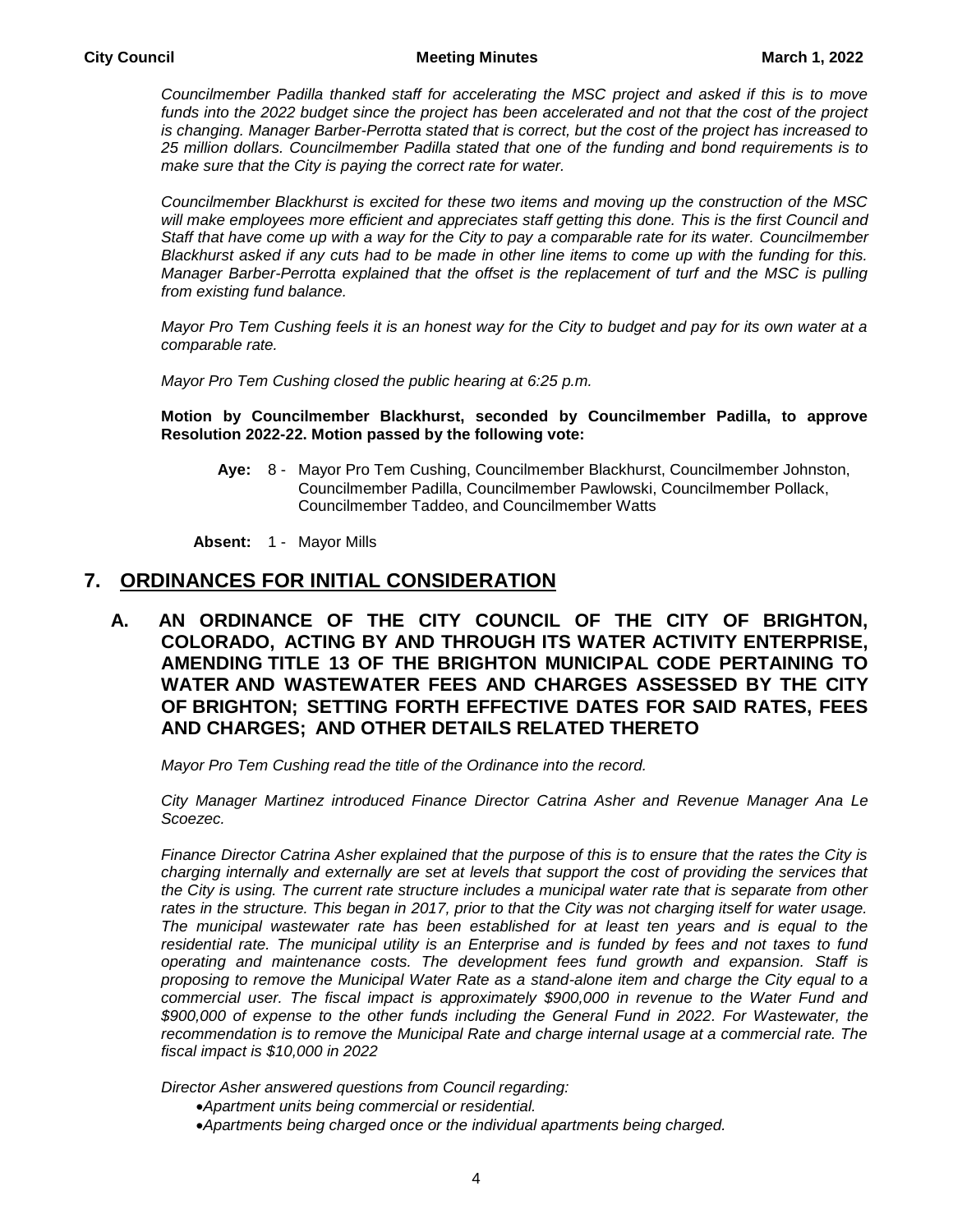#### **Motion by Councilmember Padilla, seconded by Councilmember Taddeo, to approve the Ordinance. Motion passed by the following vote:**

**Aye:** 8 - Mayor Pro Tem Cushing, Councilmember Blackhurst, Councilmember Johnston, Councilmember Padilla, Councilmember Pawlowski, Councilmember Pollack, Councilmember Taddeo, and Councilmember Watts

**Absent:** 1 - Mayor Mills

*Mayor Pro Tem Cushing called for a break at 6:33 p.m.* 

*Mayor Mills reconvened the meeting at 6:37 p.m.*

#### **8. ORDINANCES FOR FINAL CONSIDERATION**

**A. AN ORDINANCE OF THE CITY COUNCIL OF THE CITY OF BRIGHTON, COLORADO, APPROVING THE REZONING VIA PLANNED DEVELOPMENT OF THE MOUNTAIN VIEW ESTATES SUBDIVISION, FILINGS 1 AND 2, FROM R-1 AND R-1-B TO THE MOUNTAIN VIEW ESTATES PLANNED DEVELOPMENT, GENERALLY LOCATED TO THE NORTH OF BRIDGE ST., SOUTH OF BASELINE RD., WEST OF TELLURIDE ST., AND EAST OF THE BRIGHTON LATERAL DITCH, AND LOCATED IN A PORTION OF THE WEST HALF OF SECTION 4, TOWNSHIP 1 SOUTH, RANGE 66 WEST OF THE 6TH PRINCIPAL MERIDIAN, CITY OF BRIGHTON, COUNTY OF ADAMS, STATE OF COLORADO**

*Mayor Mills read the title of the Ordinance into the record.*

*City Manager Martinez introduced Associate Planner Nicholas Di Mario.*

*Associate Planner Nicholas Di Mario presented the City's construction regulations as they relate to the Mountain States Planned Development. Limiting construction traffic access can be achieved by conditioning building and other permits to only use certain access points. The Public Works Standards and Specifications regulate the construction activities related to public infrastructure including utility lines, roadway expansions and improvements. They also define regular working hours as 7:00 a.m. to 7:00 p.m. of the same day, Monday through Friday and 8:00 a.m. to 4:00 p.m. of the same day, Monday through Friday for work done on or within arterial streets.* 

**Motion by Councilmember Pawlowski, seconded by Councilmember Taddeo, to approve Ordinance 2380. Motion passed by the following vote:**

- **Aye:** 8 Mayor Mills, Mayor Pro Tem Cushing, Councilmember Blackhurst, Councilmember Johnston, Councilmember Padilla, Councilmember Pawlowski, Councilmember Pollack, and Councilmember Taddeo
- **No:** 1 Councilmember Watts

### **9. RESOLUTIONS**

#### **A. A RESOLUTION OF THE CITY COUNCIL OF THE CITY OF BRIGHTON, COLORADO, APPROVING THE ENGAGEMENT OF BOND COUNSEL**

*Mayor Mills read the title of the Resolution into the record.*

*City Manager Martinez introduced Finance Director Catrina Asher.*

*Finance Director Catrina Asher presented the Agreement with Butler Snow, LLP, they provide bond counsel services to municipal governments. This would be related to a future borrowing for funding the*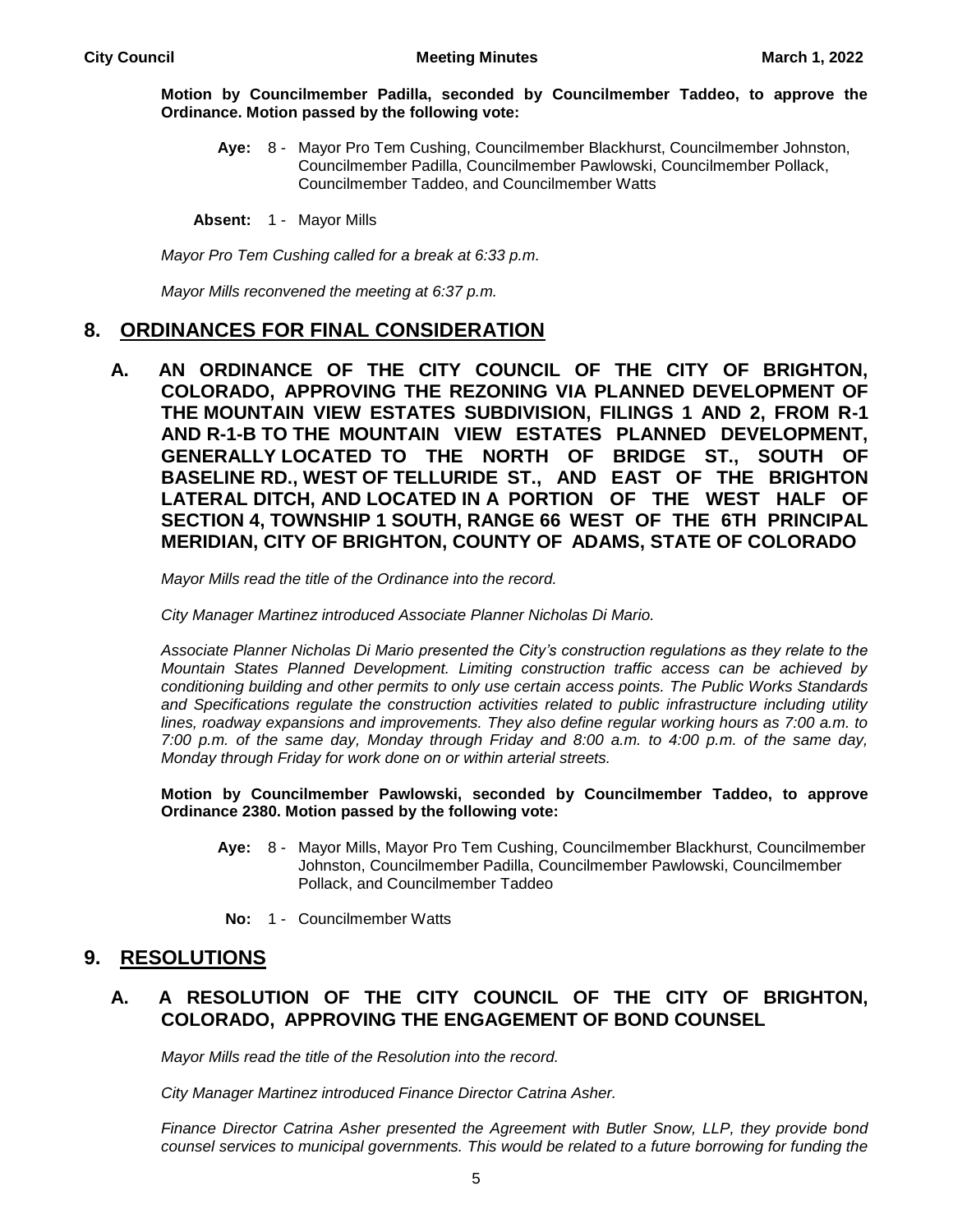Water Treatment Plant, this was included in the budget for this year. This engagement letter allows the *City to work with Butler Snow as the plan is developed and they would work as bond counsel during that debt issuance. The City has worked with Butler Snow in the past.* 

*Director Asher and City Attorney Calderón answered questions from Council regarding:*

*There being a conflict of interest because Butler Snow represents the City in other areas. Butler Snow continuing to help the City throughout the process.*

#### **Motion by Councilmember Blackhurst, seconded by Councilmember Padilla, to approve Resolution 2022-23. Motion passed by the following vote:**

- **Aye:** 9 Mayor Mills, Mayor Pro Tem Cushing, Councilmember Blackhurst, Councilmember Johnston, Councilmember Padilla, Councilmember Pawlowski, Councilmember Pollack, Councilmember Taddeo, and Councilmember Watts
- **B. A RESOLUTION OF THE CITY COUNCIL OF THE CITY OF BRIGHTON, COLORADO, APPROVING LODGING TAX GRANTS AND ALLOCATIONS FROM THE LODGING TAX FUND IN THE AMOUNT OF TWO HUNDRED FIFTY THOUSAND DOLLARS (\$250,000) FOR CALENDAR YEAR 2022; DESIGNATING THE RECIPIENTS AND AMOUNTS OF SAID GRANTS AND ALLOCATIONS; AUTHORIZING THE CITY MANAGER TO EXECUTE THE AGREEMENTS WITH THE RECIPIENTS OF THE 2022 ALLOCATION ON BEHALF OF THE CITY; AND SETTING FORTH OTHER DETAILS RELATED THERETO**

*Mayor Mills read the title of the Resolution into the record.*

*City Manager Martinez explained that Items 9B and 9C will be presented together. City Manager Martinez introduced the Lodging Tax Committee Vice-Chair Wilma Rose, Budget and Performance Manager Kayla Barber-Perrotta and Management Analyst Erik Berg.* 

*Lodging Tax Committee Vice-Chair Wilma Rose presented a history of the Lodging Tax Grants. The available tax is divided with 40% going to the Brighton Economic Development Corporation, 40% to the Brighton Cultural Arts commission and the remaining 20% to other groups not falling under the other two groups. The 2022 grant awards are distributed with \$100,000 to the EDC, \$100,000 to the BCAC, the Office of Youth Services Image Summit \$30,000 and Brighton Youth Commission SPEAK Week \$15,000. The Lodging Tax Committee is asking that the grants for 2022 in the amount of \$250,000 be awarded and the timeframe to spend the remaining funds from the grants in 2020 and 2021 be extended to December 31, 2022 since a lot of programs were not able to be done because of closures due to the pandemic.* 

*Vice-Chair Rose, City Manager Martinez, Manager Barber-Perrotta, Management Analyst Erik Berg and Youth Services Manager Tawnya Russell answered questions from Council regarding:*

- *The Image Summit and SPEAK Week be cut or reduced if the funds were not allocated by the Lodging Tax.*
- *The funds going back to Lodging Tax or staying in Youth Services if not spent.*
- *The funding for Youth Commission programs being pulled from other areas in the budget if the grant were not approved.*
- *The accounting process still taking place even though this is a grant.*
- *The budget for the Brighton Youth Commission.*
- *The number of residents impacted by the Youth Commission budget.*
- *The need for outside funds even with the Youth Commission budget.*
- *The grant providing another revenue source to offset costs.*
- *Youth Services having applied for the grant funding.*
- *The funds being returned or stay in Youth Services if they are not spent.*
- *The advertising process letting the community know that funds are available.*
- *The Council representative on the Lodging Tax Advisory Committing having a vote.*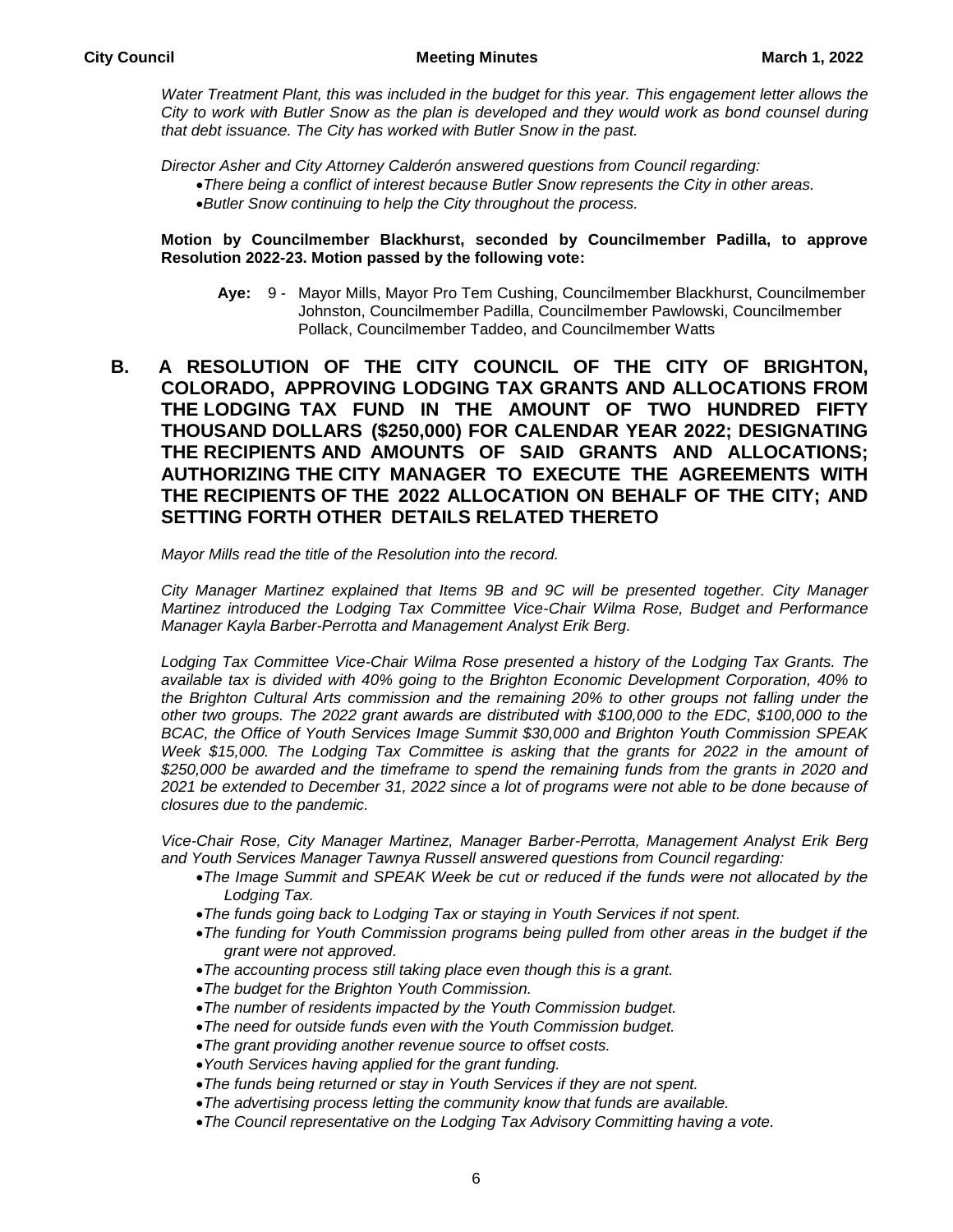#### **Motion by Councilmember Blackhurst, seconded by Councilmember Padilla, to approve Resolution 2022-24. Motion passed by the following vote:**

- **Aye:** 7 Mayor Mills, Councilmember Blackhurst, Councilmember Johnston, Councilmember Padilla, Councilmember Pawlowski, Councilmember Taddeo, and Councilmember Watts
- **No:** 2 Mayor Pro Tem Cushing, and Councilmember Pollack
- **C. A RESOLUTION OF THE CITY COUNCIL OF THE CITY OF BRIGHTON, COLORADO, EXTENDING THE TIMEFRAME FOR USE OF THE LODGING TAX GRANTS AND ALLOCATIONS FROM THE LODGING TAX FUND AWARDED IN 2020 AND 2021 AND AUTHORIZING THE CITY MANAGER TO EXECUTE THE GRANT AGREEMENT EXTENSIONS WITH THE RECIPIENTS LISTED IN RESOLUTION 2019-119 AND 2021-106 ON BEHALF OF THE CITY; AND SETTING FORTH OTHER DETAILS RELATED THERETO**

*Mayor Mills read the title of the Resolution into the record.*

*City Manager Martinez explained that the unallocated funds for 2020 and 2021 will be spent by December 31, 2022.* 

*Vice-Chair Rose explained that the funds for the Founders Plaza are for the mural on the wall after it is fixed.* 

*Vice-Chair Rose and City Attorney Calderón answered questions from Council regarding:*

- *There being any TABOR issues with returns for the unspent funds.*
- *This being any different than a reserve.*
- *There being a topic chosen for the mural at Founders Plaza.*
- *The date when it was determined that the City Council representative would not have a vote.*
- *The use of funds for City departments.*
- *The Municipal Code stating that the City Council representative would be a voting member.*

#### **Motion by Councilmember Padilla, seconded by Councilmember Pawlowski, to approve Resolution 2022-25. Motion passed by the following vote:**

- **Aye:** 8 Mayor Mills, Mayor Pro Tem Cushing, Councilmember Blackhurst, Councilmember Johnston, Councilmember Padilla, Councilmember Pawlowski, Councilmember Taddeo, and Councilmember Watts
- **No:** 1 Councilmember Pollack

## **10. UTILITIES BUSINESS ITEMS**

## **11. GENERAL BUSINESS**

## **12. REPORTS**

### **A. By the Mayor**

*Mayor Mills attended the Highway 7 Coalition meeting, the NATA meeting, the CML Policy Committee meeting and the CML Legislative workshop.*

### **B. By Department Heads**

*Utilities Director Brett Sherman updated City Council on the sinkhole at Longspeak Street and North 7 th Avenue.*